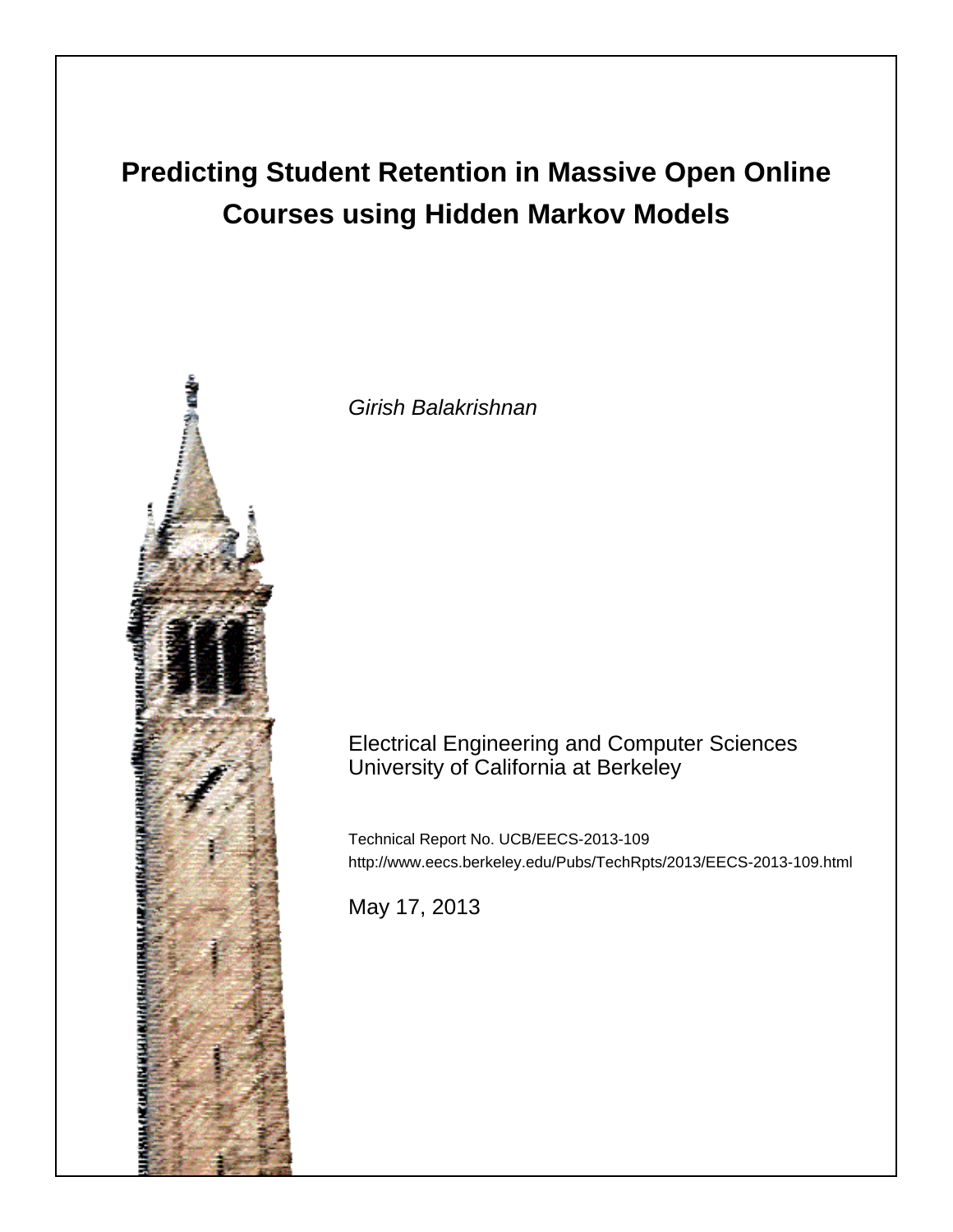Copyright © 2013, by the author(s). All rights reserved.

Permission to make digital or hard copies of all or part of this work for personal or classroom use is granted without fee provided that copies are not made or distributed for profit or commercial advantage and that copies bear this notice and the full citation on the first page. To copy otherwise, to republish, to post on servers or to redistribute to lists, requires prior specific permission.

## Acknowledgement

I would like to thank Derrick Coetzee, for being an extremely thoughtprovoking research partner and for guiding me with the formulation of this report. I would also like to thank Professor Armando Fox for his guidance during my Master's program, and Professor John Canny for all his help in discussing and refining our research methodologies. Last, but never the least, I would like to thank my friends and family for their never-ending encouragement without which this would not have been nearly as rewarding.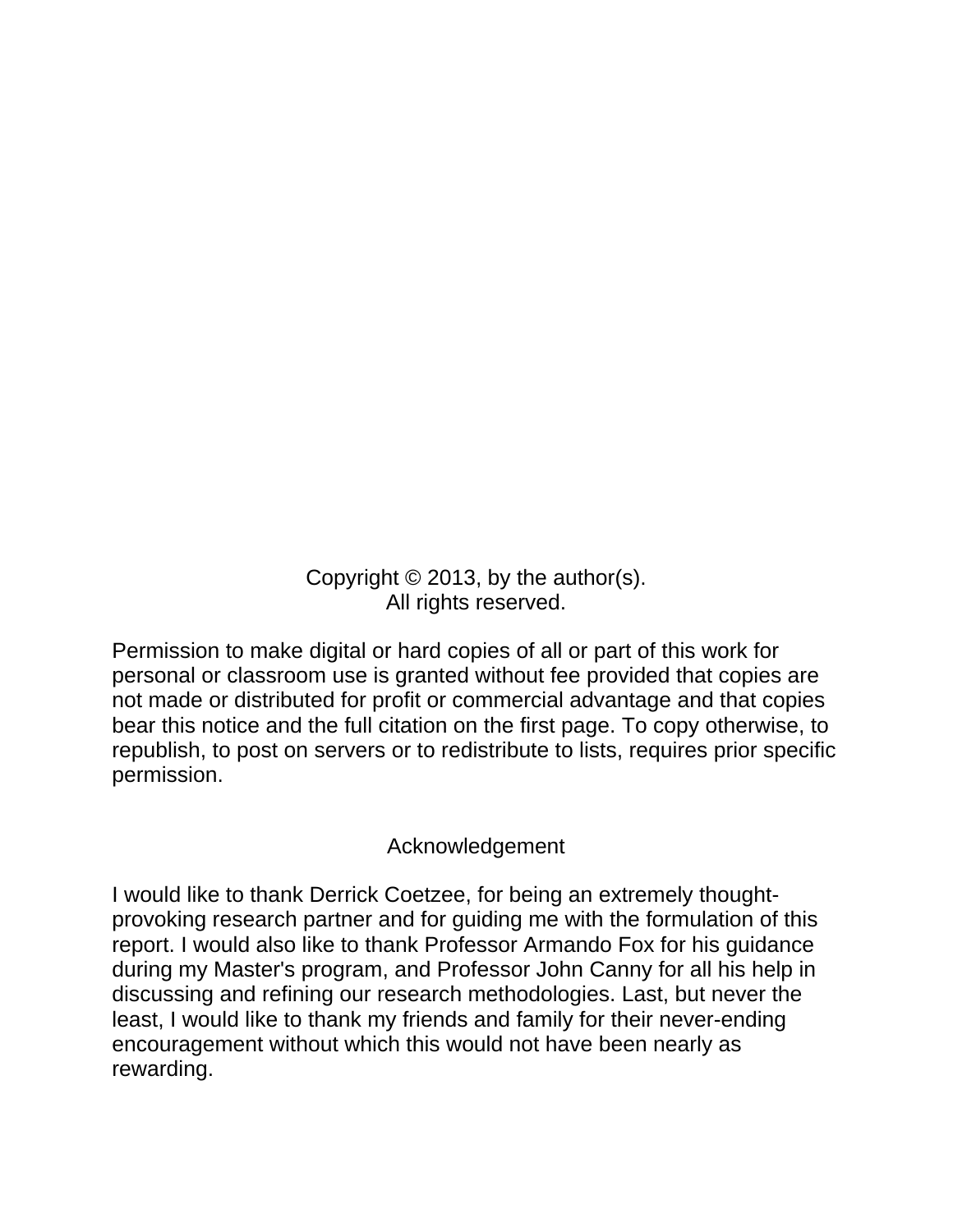## Predicting Student Retention in Massive Open Online Courses using Hidden Markov Models

Girish K. Balakrishnan, Derrick Coetzee

## 1 Introduction

A Massive Open Online Course (MOOC) is a large-scale web-based course that is offered to a very large number of participants. In the last few years, MOOCs have seen an increase in popularity due to the emergence of several well-designed online-education websites, such as edX and Coursera, and rising interest from top universities, such as MIT, Stanford and UC Berkeley, to open a variety of their courses to the wider public. The appeal for end consumers lies in the accessibility of high-quality education from any location regardless of personal background. MOOCs typically contain short lecture videos (10-15 minutes), as well as quizzes and homework assignments to assess students' understanding of subject matter.

Despite their advantages and popularity, their open nature means that student retention remains a significant problem, since virtually anyone can register for the course and the consequences for failing a course are minimal. This results in a large number of students enrolling in the course without ever participating once it begins, as well as students continuing to drop out at virtually every point during the course (illustrated in figure 1 for two different MOOCs offered from different universities on different websites). While the problem of the never-participating student may be due to factors that are external from the course itself, the latter phenomenon suggests that for whatever reason, students are losing the will to complete the course. This behavior has also been observed at physical colleges and universities, albeit on a smaller scale [1], and attempts have been made to understand this behavior using event-history modeling [2]. Such models proved very useful for inferring the reasons for students leaving, and for suggesting interventions for institutions to mitigate the problem.



Figure 1: Student Persistence in (left) Bioelectricity, Fall 2012 (Duke University MOOC) [3], and in (right) Software as a Service, Fall 2012 (Berkeley edXs MOOC). In both cases, students drop the course every week.

Here we attempt to do the same for students in an online setting at a much larger scale, using Hidden Markov Models (HMMs, [4]) as the means to understand student behavior over time. HMMs prove a suitable choice since the hidden state can model latent characteristics of the student that influence their will to persevere, and we can then infer these from their observable interactions with the MOOC. Furthermore, an HMM for MOOCs allows us to infer a student's behavior in the next time step based on their previous state and their currently observable actions. Since there are many different types of observable actions, we explore two alternatives for creating a composite model that incorporates multiple features. In our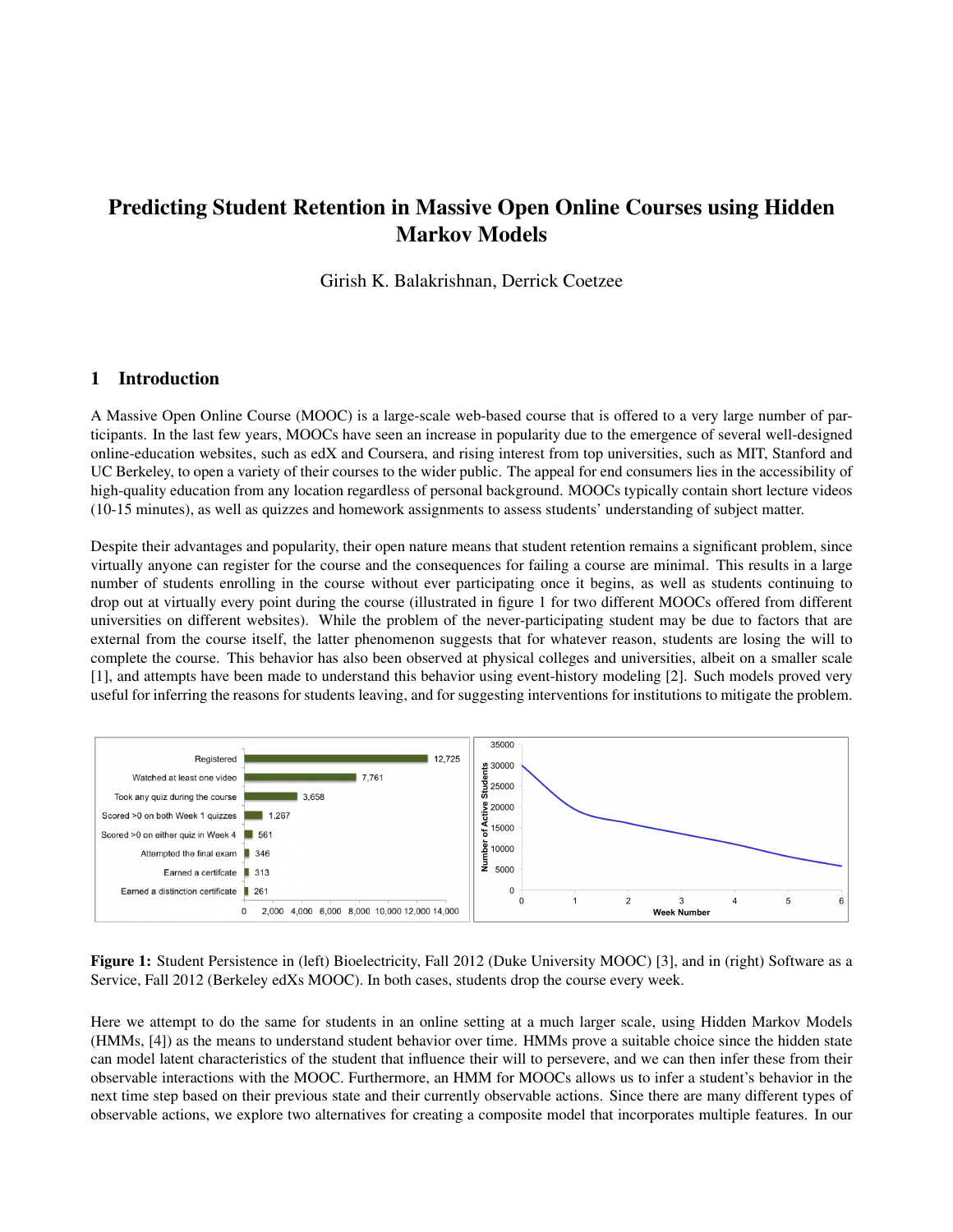first method, we build a multidimensional, continuous-valued feature matrix for students across the time slices of the course, and quantize this feature space, using either k-means clustering or cross-product discretization, into a discrete number of observable states that are integral to a Discrete Single Stream HMM, as studied in [5]. Using this technique, we can then apply the Baum-Welch algorithm [6][7] to train our HMM on a chosen number of hidden states. In our second method, we use a stacking ensemble approach, where we train several individual HMMs that each consider a single observable feature, and pass their results to a logistic regressor which we train to predict whether a student will be retained in the next time step of the course.

We focus our attention on the Fall 2012 offering of edX's "CS169.1x - Software as a Service", which is a relatively stable course that has matured over several offerings and contains most of the archetypal features of a MOOC. With our model built, we would then like to answer the questions:

- Can we accurately predict whether a student is likely to drop the MOOC in the near future?
- Can we identify patterns in the behavior of students who eventually drop the course, and thus suggest interventions to prevent this from occurring?

## 2 Dataset

As previously mentioned, we focused on edX's Fall 2012 offering of UC Berkeley's *"CS169.1x - Software as a Service"* course. This was a six-week course with 29,882 enrolled students, and had the following format:

- 11 lectures, each broken up into several 10-20 minute videos and containing ungraded multiple-choice practice problems
- 4 homework assignments, each containing a differing amount of programming problems
- 4 graded multiple-choice quizzes of differing lengths

Its important to note that apart from the first week, where no graded assignments were due, the course materials were spread out pretty evenly across the six weeks of the course. The course also had an accompanying forum with basic features such as thread-following and upvoting.

Data from this course was obtained directly from edX, who generate complete data dumps for every course and distribute data for UC Berkeley courses to Berkeley researchers. The data was split across three different entities as follows:

- 1. Click-stream data for the entire duration of the course in JSON format, including server and browser side events. For instance, a students interaction with a lecture video (such as clicking Pause) was recorded as a browser-side JSON event, and every page visited was stored as a server-side JSON event.
- 2. Assignment scores stored in a MySQL database for every enrolled student.
- 3. Forum threads and comments stored in a MongoDB collection, along with metadata regarding number of replies, number of edits etc. Note that passive forum data, such as how many views a thread received was not stored here and had to be inferred from the clickstream data.

## 3 Featureset

When defining our HMM, we first split the course into six time slices, where a time slice lasts a week. This is a practical choice since the course is evenly distributed across the weeks in terms of material, and it is reasonable to assume that active students visit the course website at least once a week, as new lectures and assignments are released on a weekly basis. Thus, for each feature defined, every student gets a value for that feature for every week of the course. In other words, if S was the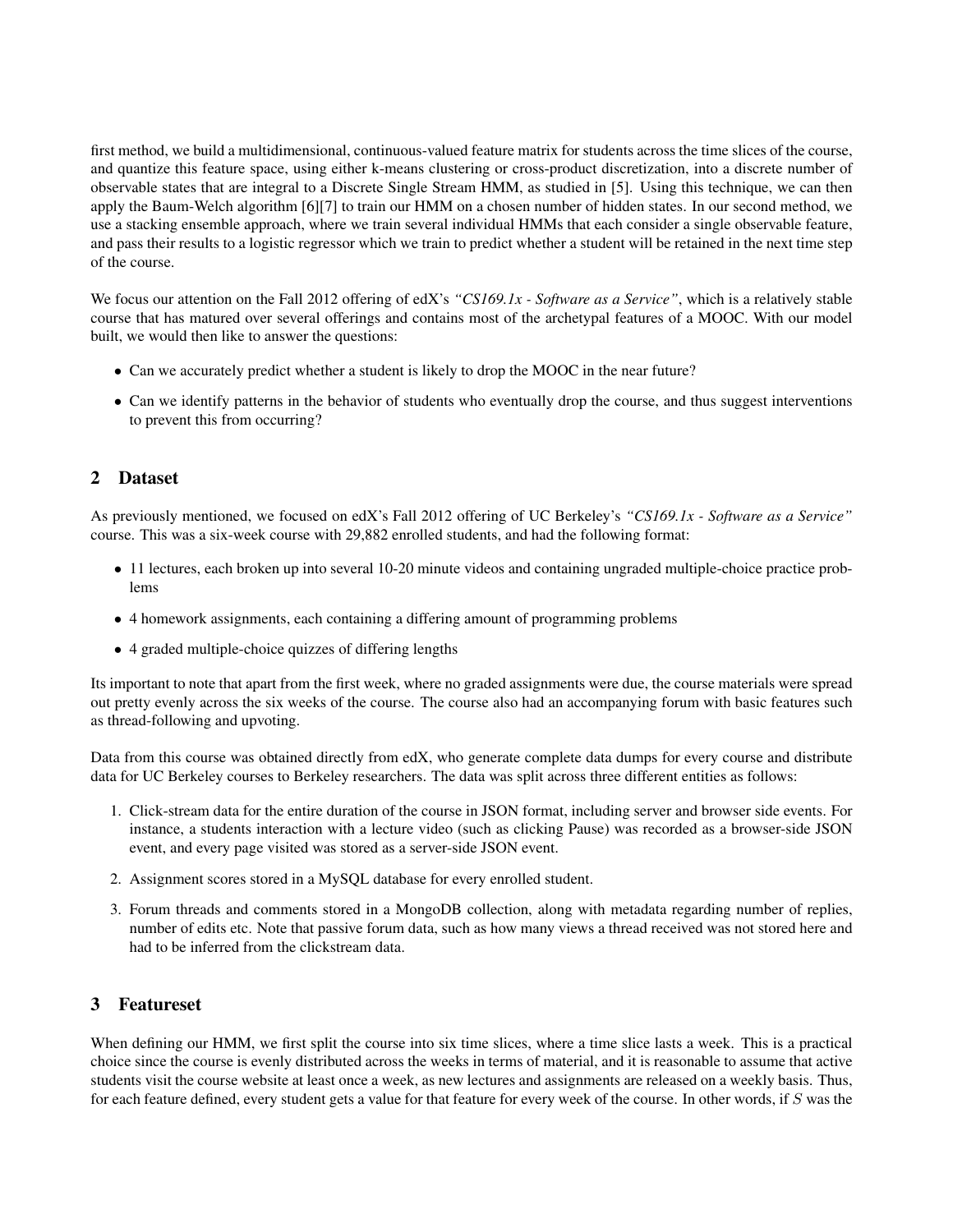set of students, F the set of features and W the number of weeks, then the feature-matrix would have dimensions  $|S|W\times|F|$ .

Even though there are many possible features to consider, we only selected a few of them that spanned several aspects of a MOOC and seemed independent from one another since dependent observation states impair the performance of a HMM. In the following subsections, we present each of the selected features. Some other features we would like to see in future implementations are mentioned in section 7.

## 3.1 Student "in"/"out" State

Our primary feature is whether a student has dropped the course. This is the feature we eventually want to be able to predict, and is encoded as a sticky binary value, i.e. a student can be an active participant (the "in" state), or have dropped (the "out" state), but once the student drops the course they can no longer rejoin the course. This is a fair definition as our purpose is to try and predict when a student finally gives up on the course - a student who resumes the course later may have been temporarily unable to participate, rather than have abandoned the course.

For a given student, this feature is easily computed by examining the clickstream data to check the last date they accessed any element of the course. This definition is simple and thorough, capturing any type of interaction with the course, but fails to capture some nuances in behavior, such as the student who has dropped the course, but decides to visit the course website at a later date with no intention of catching up on the material. Under our definition, such a student would be considered to be active for a much longer period of time than they actually were. Such students are expected to be rare.

## 3.2 Cumulative Percentage of Available Lecture Videos Watched

Lecture videos are broken into 10-20 minute segments and are the primary means of transferring knowledge to the students. These lectures are released on a weekly basis, so a student cannot access future material in the course, motivating regular interaction with videos. Further, the provided clickstream data records the number of seconds of a particular video that was watched by a student. Thus, instead of simply asking whether lecture videos were watched, we can pose more thorough questions regarding the exact completion of lecture videos.

One possible feature is the seconds of lecture videos watched weekly, but this has the limitation that some weeks have much longer lecture segments than others, owing to an uneven distribution of lecture seconds over the weeks. Instead, we consider the cumulative percentage of available lectures watched from the beginning of class until the end of the current week. Not only does this avoid the issue of uneven distribution, due to the use of percentages, but this metric also indirectly measures how far behind a student is in the course. For instance, a cumulative percentage that significantly decreases from week to week highlights a student that is falling behind.

## 3.3 Number of Threads Viewed on the Forum

The course forum is the primary means of student support during the course, and the most basic interaction that a student can exercise is to view threads of questions and responses. This is an important gauge of student participation in the course, since it is a passive indicator that most students undertake. However, the click-stream data collects every single time a student visits any thread, meaning that if we simply look at the number of times a student visits any thread, then students who visit the same threads multiple times a day appear to have visited many more threads than a student that visits several different threads in a day. To overcome this issue, we impose the limit that a given thread can only be uniquely viewed once by a student in a given day. Thus, we compute for every student the number of daily-unique threads viewed in the week.

## 3.4 Number of Posts Made on the Forum

Another basic interaction with the course forum is making posts, whether it be asking questions, responding to them, or commenting on answers. While it is expected that far fewer students make posts, compared to the number of students that view posts, we still posit it an essential indicator of student engagement and their sense of community since it is the most active interaction a student can voluntarily have with the course. Further, it may prove interesting to compare this most active forum interaction with the most passive forum interaction - viewing threads - with respects to student retention.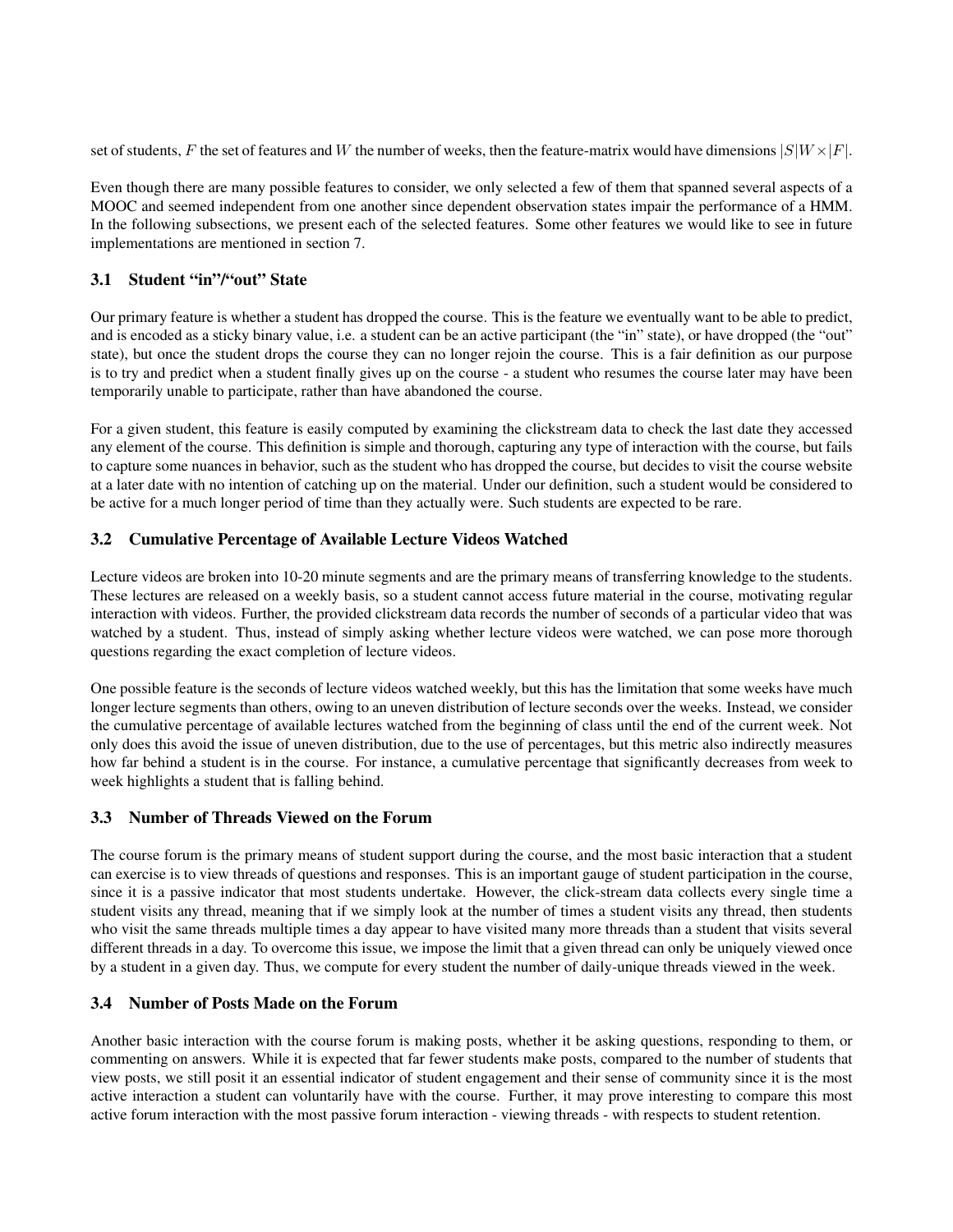#### 3.5 Number of Times the Course Progress Page was Checked

Every edX course gives student's access to a course progress page that contains information about their completion of lecture modules and assignments. It is reasonable to hypothesize that an active and engaged student would monitor their progress a few times every week since material is released and due on a weekly basis. In this case, the frequency with which a student checks their progress in a given week indicates their engagement with all course materials, and particularly with the assignments, owing it to be a potentially useful feature.

### 4 Modeling Methods

All our models are discrete single stream HMMs [5], whose characteristic property is that they have a single discrete-valued observation variable at every time slice. Our choice of employing discrete single stream HMMs, as opposed to their multiple stream counterpart or continuous HMMs, was based on the fact that this is the simplest kind of HMM to train and use with plenty of well-establish tool support. In addition, it has been found [5] that when comparing single vs. multiple stream discrete HMMs, the most important factor is the independence of the features chosen, as opposed to the actual kind of model employed. As a result, we came up with the best possible model with the simplest possible method. Having said that, the simplistic parameters of a discrete single stream HMM mean that several transformations of the data had to be made to fit the model description, as outlined in the subsections to follow.

Furthermore, we use ergodic HMMs, in which every state can transition to every other state, as opposed to linear HMMs where states correspond to individual weeks. This provides two desirable properties: translation of state sequences (e.g. using the same state to model two students dropping out in weeks 2 and 4, respectively, for similar reasons), and the ability to extrapolate predictions beyond the end of the course to a hypothetical longer course.

Such a model is fully described by the following parameters[4]:  $N$  for the number of hidden states,  $M$  for the number of observable states that the observation variable can undertake, and the probability parameters  $\lambda = (A, B, \pi)$ , where A is the state transition probability matrix, B is the observation state probability matrix, and  $\pi$  is the initial state distribution vector of size N. Further, the set of hidden states are denoted as  $H = \{H_1, H_2, ..., H_N\}$  with  $q_t$  being the hidden state at time t, and the set of observable states are denoted as  $V = \{V_1, V_2, ..., V_M\}$  with  $o_t$  being the observable state at time t. With this definition, we can express the probability of a sequence of length T, with the observation state sequence  $o = (o_1, o_2, ..., o_T)$ , and hidden state sequence  $q = (q_1, q_2, ..., q_T)$  as:

$$
p(o,q) = p(q_1)p(o_1|q_1) \prod_{t=2}^{T} p(q_t|q_{t-1})p(o_t|q_t)
$$
\n(1)

In (1), the probabilities  $p(q_t|q_{t-1})$  and  $p(o_t|q_t)$  are directly obtained from A and B respectively.

In our situation, however, all our models incorporate multiple features since we always consider the primary feature of student "in"/"out" state in conjunction with one or more other features. Further, while the "in"/"out" state is discrete, all our other features are continuous. Thus, we explore several options to encode a multidimensional continuous-valued featureset in a single, discrete observation variable. For the purposes of the following discussion, we denote our featureset as  $F = \{F_0, F_1, F_2, \ldots\}$ , where we label  $F_0$  as the student's "in"/"out" state.

## 4.1 Comparing Different Models

In designing the procedure for training our models, we were required to tune several model parameters and select certain modeling approaches. Thus, before defining different models, we needed a fair and efficient means of comparing these choices. Ultimately we evaluate our models using binary classification metrics (see section 4.4 for exact details) that gauge the model's usefulness in predicting whether a student will drop the course or not in the next time step. However, relying solely on this method proves time consuming in situations where the final model is made up of many parts (e.g. several HMMs followed by a logistic regressor as in section 4.3), since we must wait for the entire model to be trained. Thus, we also define a score,  $L$ , that can be computed just for the current HMM being trained.  $L$  is the sum of negative log-likelihoods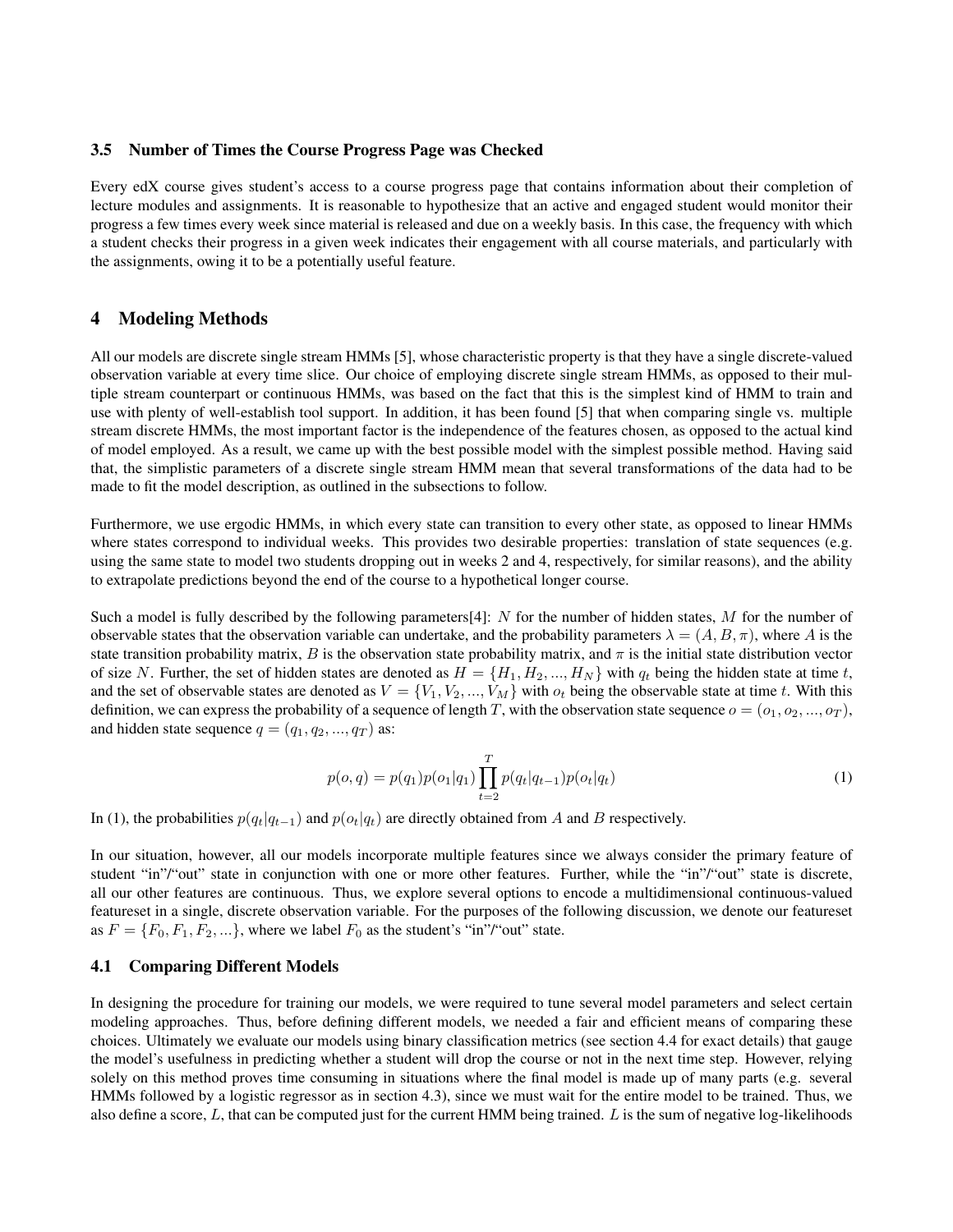over all the observed sequences of "in"/"out" states for students in the training dataset. In other words, if the training dataset was made up of a set of observed "in"/"out" state sequences, O, where each observed sequence is  $o \in O$ , then for each  $o$ , we sum over all possible state transition sequences  $q \in Q$ , giving us:

$$
L = -\sum_{o \in O} \sum_{q \in Q} \log(p(o, q))
$$
\n(2)

where  $p(o, q)$  is computed as in equation (1). The higher the value of L, the higher the probability assigned by our model in predicting those training occurrences that actually occurred. Thus, we plot  $L$  against the choices of the decision we are to make, and select the simplest choice that yields a reasonable score. For instance, figure 2 shows an example of this procedure for a HMM that uses only 1 additional feature to the "in"/"out" state of a student, where we are trying to decide a good number of hidden states, N, for the model. Here, since it is simple enough to generate the full model, we also compare the binary classifcation metric of Area Under the Curve (AUC) of the Receiver Operating Characteristic (ROC) plot.



Figure 2: L score and AUC against the number of hidden states,  $N$ , for a HMM that uses one additional feature to the "in"/"out" state of a student. For this model, 7 hidden states were chosen.

#### 4.2 HMMs with a Single Feature and the "in"/"out" State

The simplest of our models are HMMs that incorporate  $F_0$ , the "in"/"out" state, with a single other feature,  $F_i$ . These models allow us to understand the relationship between individual features and student retention. If  $F_i$  is continuous, then it is first discretized using one of the following approaches:

- k-means clustering useful for clustering students into groups of similar behavior
- Splitting the values into quartiles useful for features encoded as percentages
- Making the feature binary, i.e. 0 if the feature's value is 0 and 1 otherwise useful for those features where simply performing an action is a good indicator of the student's interaction with the feature

The exact choice of approach depends on what is most apt for each feature, and we compare choices by computing scores as explained in section 4.1. Once we discretize  $F_i$ , we obtain a new variable  $F_{i,D}$  that can undertake one of the values from a set of discrete values  $D = \{D_0, D_1, ...\}$ . Then, we combine  $F_0$  with  $F_{i,D}$  by computing the cross-product of D with the possible values that  $F_0$  can take, {"in", "out"}. This yields a single observation variable with states  $\{(D_i, "in"), (D_i, "out")\}$ for all  $i \in [0, |D|)$ .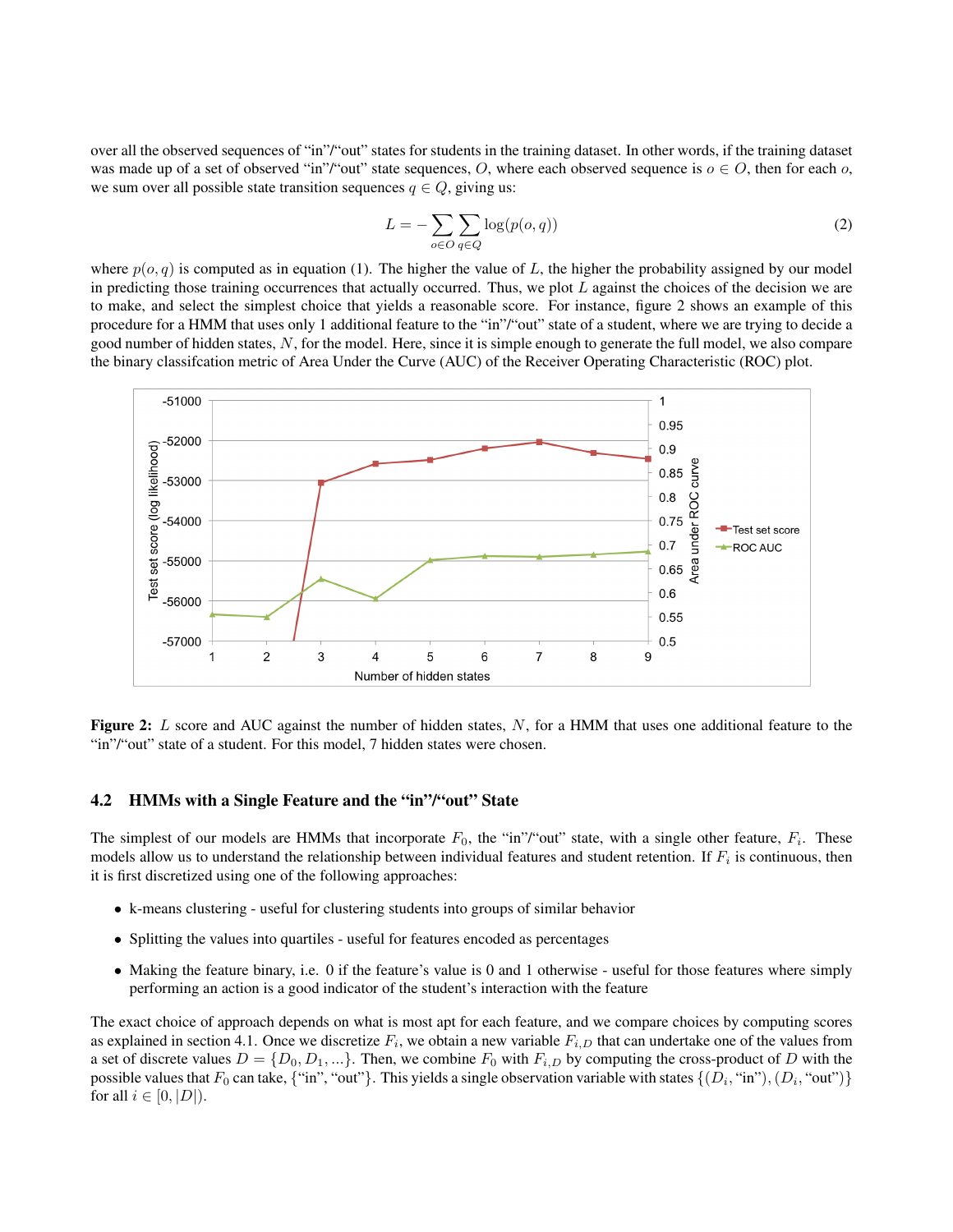Now, we can use the Baum-Welch algorithm [6][7] to train the probability parameters in  $\lambda$ . The data is divided evenly into a training and test set, and only training data is used. Training also requires us to to specify  $N$ , the number of hidden states. Since we are not interested in attaching meaning to these hidden states (although some meaning can be inferred), this becomes a tunable parameter that we select using the approach in section 4.1.

The model is then evaluated using the test set,  $S_T$ , which contains students and their associated sequence of feature vectors. In the case of individual HMMs, the feature vectors only contain two elements, one for  $F_0$  and the other for  $F_i$ , but this is extended to multiple features for our composite models. Thus, every student  $s \in S_T$  would have the feature vector sequence  $(f_{s1}, f_{s2},..., f_{s6})$ , where  $f_{sw}$  is the feature vector for student s for week w. There are at maximum 6 entries because there are 6 weeks in the course. First, we compute all the subsequences of these feature vector sequences that start at the first week and end at the week that the student drops the course. We dont consider the weeks after they drop the course since the student cant rejoin the course so their value for  $F_0$  cannot change. Call this set of subsequences Z. We then remove feature  $F_0$  from every  $f_{sw} \in z \in Z$  and keep them separate, since this is the feature we are trying to predict. Then, we discretize all feature vectors using the approach selected during training, and combine the discretized feature vectors with the "in"/"out" state of the student at that week to obtain all the observation states. Let this final set of observation sequences be  $Z_O$ , then a subsequence  $z \in Z_O$  would contain observation states of the form  $(*, F_0)$  where \* denotes the discretized value of the feature vector and  $F_0 = \{``in", "out"\}$ . With this setup, we can question what the likelihood of the student staying in the course in the next time slice,  $t + 1$ , is given their observation subsequence, z, and hidden state sequence, q, until time t. This probability can be expressed as:

$$
p(F_{0,t+1} = "in"]z, q) = \frac{p(F = "in"] \cap z \cap q)}{p(z, q)}
$$
\n(3)

The joint probability  $p(z, q)$  is identical to that expressed in (1), and is easily computed. Defining the set of all possible state transitions as  $Q = H \times H$  such that a  $q \in Q$  is a state transition of the form  $(H_i, H_j)$ , we can express the probability of the student staying "in" for the next time slice as:

$$
p(F_{0,t+1} = "in") = \sum_{(H_i, H_j) \in Q} \sum_{k=1}^{K} p(o_{t+1} = (k, "in") \mid q_{t+1} = H_i) \cdot p(q_{t+1} = H_i \mid q_t = H_j)
$$
(4)

where the two probabilities come directly from the transition and emission matrices  $A$  and  $B$ . In this way, we come up with percentages for the student remaining "in" the course, given our observations thus far. Drawing a threshold at 50%, we can then classify whether our model predicts that the student will stay or drop in the next time slice, and compare the models answer with the actual answer, which we have beforehand, to evaluate the model's effectiveness.

#### 4.3 HMM with Multiple Features Using Stacking

While the HMMs that incorporate a single feature help understand patterns in student behavior with respect to a single feature, we can improve on the predictions made by these models by instead building a composite model that incorporates multiple features. One simple approach to achieving this is to separately train individual HMMs (as in section 4.2) for each feature we would like to consider, and employ a stacking ensemble method, where the prediction probabilities from individual HMMs are fed into an off-the-shelf logistic regressor, which assigns weights to each of the feature models and computes an overall prediction probability for the student's rention in the next time step.

Specifically, since we are trying to predict student retention in the next time step, we compute  $P_{F_0,i} = p(F_{0,t+1})$ "in" $|z_i, q_i\rangle$  for each HMM, where  $1 \leq i \leq |F|$ . This value is the *i*th HMMs likelihood value for a student staying in the course in the next time slice,  $t + 1$ , given their observation subsequence for the *i*th HMM,  $z_i$ , and hidden state sequence for the *i*th HMM,  $q_i$ , until time t. The equations used to compute these values are identical to (3) and (4). The logistic regressor has  $|F|$  features, one for each HMM, and the  $P_{F_0,i}$  values are the feature values for the logistic regressor. This allows us to train the regressor to classify the student as being "in" or "out" in the next time step.

To evaluate this model, for every student in the test set, each individual HMM will produce values for  $P_{F_0,i} = p(F_{0,t+1} =$ "in" $|z_i, q_i\rangle$ . Then, we simply feed all these  $P_{F_0,i}$  to the trained logistic regressor, which classifies whether the student will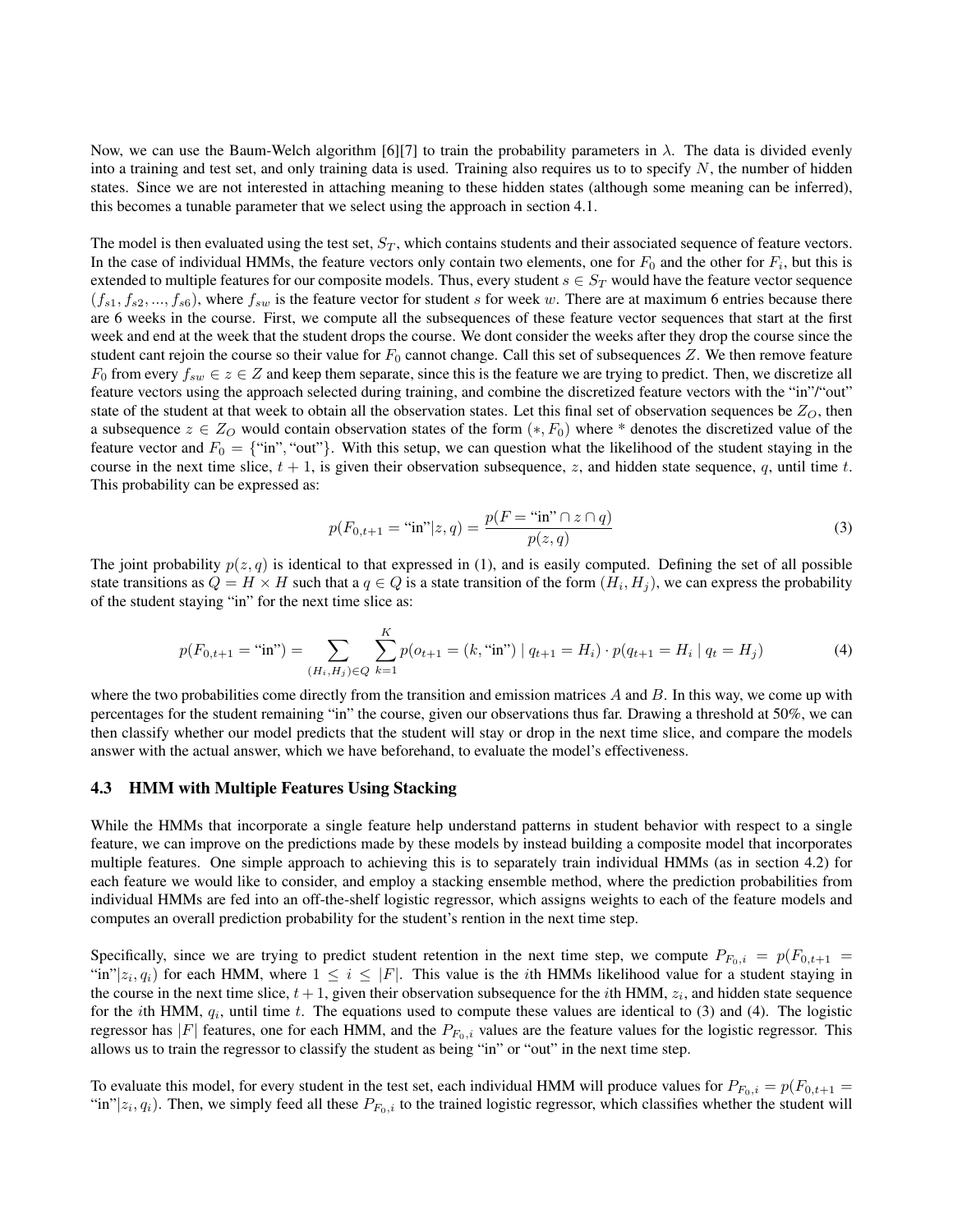be retained in the next time step. The stacking approach tends to yield better predictions than individual HMMs, as shown in section 5 while also being very scalable with the number of features incorporated.

## 4.4 HMM with Multiple Features Using K-Means Clustering and Cross-Product Discretization

In this approach to building a composite model, we define a feature matrix, C, with dimensions  $|S|W \times |F|$ , where S is the set of students in the training set, W is the number of weeks in the course, and F is the featureset. Further,  $C = \{c_{swj}\}$ where  $c_{swj}$  is the value of feature  $F_j$  for student s during week w. We first remove feature  $F_0$ , since that is the feature we are trying to predict and will need to be able to control which observation states correspond to the "in" state vs. the "out" state. Then, we transform this sub-matrix,  $C' \subset C$ , into a single variable using k-means clustering. Inputting  $C'$ into the clustering algorithm returns K clusters as well as a mapping from any feature vector  $f = \{f_1, f_2, ...\}$  to one of the K clusters. These K clusters are combined with each of the two outcomes of  $F_0$ , resulting in our M observable states, i.e.  $M = 2K$ . Also, the mapping from the clustering is used in the testing phase to obtain the HMM's observation states from actual recorded sequence of features as exhibited by the students in our test set. K is a parameter we tune using the procedure in section 4.1.

Because k-means clustering can make poor choices for certain distributions of feature vectors, we also explored a simpler discretization in which we select an ad hoc discretization for each feature individually (as in the discretization in section 4.2), and then combine these individual discrete set of values using a simple cross-product, yielding a total number of observed states equal to the product of the number of discrete states for each feature. This tends to yield better predictions, but has problems with scaling due to the resulting very large number of observed states, most of which are not encountered in training. Because several ad hoc discretizations of the same feature are possible, we select the best one by building various HMMs using each discretization and comparing their prediction performance.

The evaluation of these models is akin to the evaluation procedure oulined in section 4.2.

## 5 Results

Our objective, as stated in the introduction, is twofold: to identify defining patterns in student behavior with regards to their interaction with the MOOC and their propensity to stay in the course, and to predict whether a student is likely to stay in the course for the next week. Thus, we present the results to both objectives as separate sections.

## 5.1 Patterns in Student Behavior

First, we examine some of the interesting individual HMMs that use single features in combination with the "in"/"out" states. To generate these predictions, we predict the likelihood that a student will reach a certain week in the course without dropping while exhibiting a certain behavior pattern, and then compare it to the probability that they will reach that point while exhibiting that behavior and then drop the next week. This allows us to examine the impact of particular behaviors across the duration of the course.

#### 5.1.1 Patterns with regards to the frequency with which a student checked their course progress

Figure 3a shows the relationship between students who consistently check their progress a certain number of times a week, and their likelihood to drop the course in the next week. Students who rarely or never check their progress drop the most frequently in early weeks, whereas in late weeks students who never check their progress drop far more frequently, with drop rates approaching 40%. This can be explained by the fact that if a student has not checked their progress by weeks 4 and 5, by which time a couple of graded assignments are due, it is more likely that they havent even attempted those assignments, and thus are inclined to drop the course.

Unsurprisingly, those students who consistently check their progress 4 or more times a week have very low likelihoods of dropping the course ( $\sim$ 2%).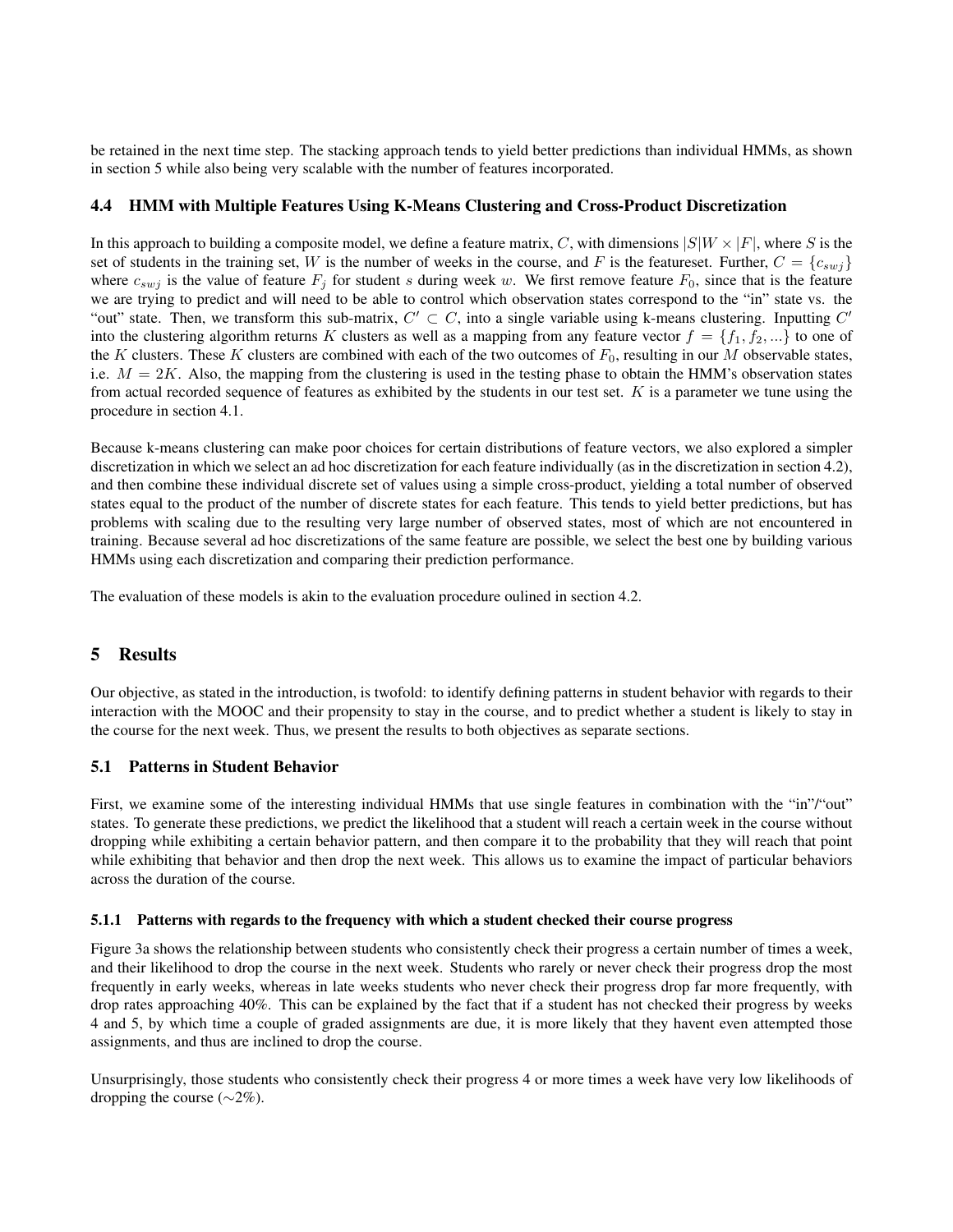

Figure 3: Attrition with time for students who:

- (a) check their course progress with a consistent frequency every week
- (b) view a consistent percentage of lecture videos each week, view a consistent percentage of lecture videos each week
- (c) consistently view or do not view forum threads each week
- (d) consistently post once per week or consistently do not post on the forum

As an example, the green line in (a) shows the probability that a student who checks their course progress 2-3 times a week will dropout of the course each week. So, if a student maintained such consistent behavior for the first 4 weeks, their likelihood of dropping the course in week 5 is about 17%.

#### 5.1.2 Patterns with regards to the cumulative percentage of lecture videos watched

Figure 3b shows the relationship between students who consistently view a certain percentage of lecture minutes each week, and their likelihood to drop the course in the next week. As would be expected, students who watch more of the lectures are less likely to drop - students who watch at least 50% of lecture minutes are extremely unlikely to drop (<0.1% throughout). Interestingly, as the course continues, students who watch no lectures become more likely to drop, exceeding a 35% drop rate, and students who watch only 25%-50% of lectures become very unlikely to drop, reaching 2.2%. This suggests that watching lectures is important, but watching them in their entirety becomes less important toward the end of the course.

#### 5.1.3 Patterns with regards to the number of forum threads viewed

Figure 3c shows the relationship between whether students view forum threads each week, and their likelihood to drop the course in the next week. In the first week the difference is relatively small, but towards the end of the course students who never view the forum become very likely to drop (37%), whereas those who view at least one thread a week are very unlikely to drop (4%). This suggests even minimal interaction with the forum can be a crucial factor for retention.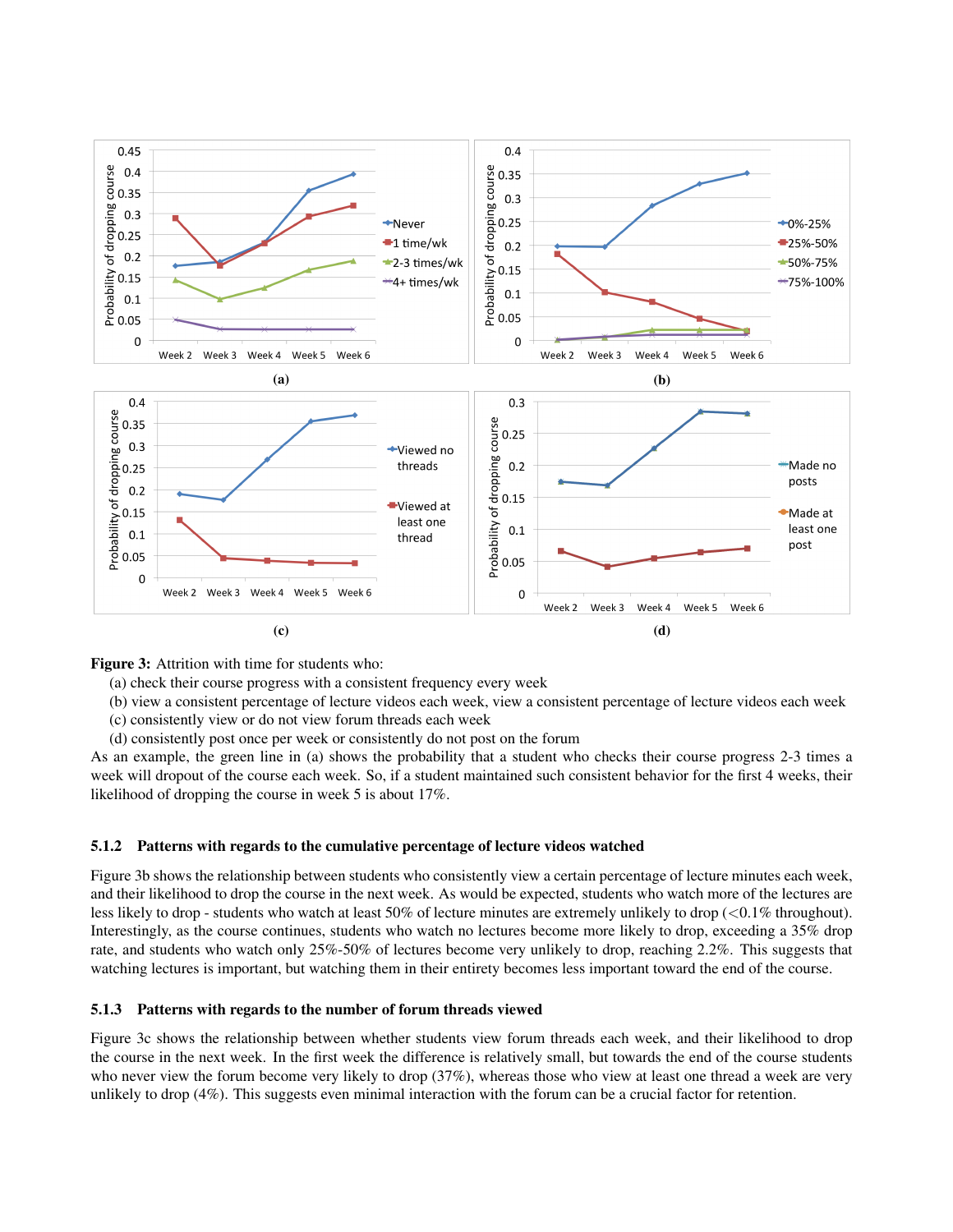## 5.1.4 Patterns with regards to the number of forum posts made

Figure 3d shows the relationship between whether students post forum threads each week, and their likelihood to drop the course in the next week. Students who post on a weekly basis are very unlikely to drop (consistently in the rage of 4-7%). The probability of dropping for students who do not post is lower for this feature than for others considered above, even in week 6 (about 28% as compared to 35-38%), consistent with the notion that students can participate actively in the course without actively contributing to the forum.

## 5.2 Immediate Student Retention Predictions

We explored individual HMMs that incorporate a single feature as well as two alternatives for composite HMMs, all of which allowed us to classify students as being in or out of the course at every time step subsequent to the first week of the course. For every student in the test set, we examine all subsequences of actions leading up to the point at which they dropped, and predict whether they will drop in the next timestep (we do not examine subsequences following the drop point because these are trivial to predict - students who are dropped remain dropped).

We evaluate our predictions using standard binary classification metrics, such as precision, recall, and F1 scores, as well as the Area Under the Curve (AUC) score for the Receiver Operating Characteristic (ROC) plot, and the Matthews correlation coefficient. In figure 4, we show the ROC plots for the best composite model, in table 1 we summarize the results for both composite models, and in table 2 we summarize the AUC scores for the individual HMMs.

|                                  | Composite model using        | Composite model using |
|----------------------------------|------------------------------|-----------------------|
|                                  | cross-product discretization | stacking              |
| Accuracy                         | 0.801                        | 0.805                 |
| Matthews Correlation Coefficient | 0.137                        | 0.119                 |
| <b>ROC AUC Score</b>             | 0.710                        | 0.696                 |
| Precision                        | Positive: 0.807              | Positive: 0.807       |
|                                  | Negative: 0.558              | Negative: 0.647       |
| Recall                           | Positive: 0.987              | Positive: 0.995       |
|                                  | Negative: 0.064              | Negative: 0.036       |
| $F_1$ Score                      | Positive: 0.888              | Positive: 0.891       |
|                                  | Negative: $0.115$            | Negative: 0.068       |

Table 1: Summary of binary classification evaluation metrics for the composite HMMs. For precision, recall and F1 scores, positive queries are where we ask if a student is staying in the course, and negative queries are for students dropping out.

| Feature considered by individual HMM                 | <b>AUC</b> Score |
|------------------------------------------------------|------------------|
| Number of times the course progress page was visited | 0.692            |
| Cumulative percentage of lecture videos watched      | 0.656            |
| Number of threads viewed                             | 0.657            |
| Number of posts made                                 | 0.609            |

Table 2: Summary of AUC Scores for the different individual HMMs. Each individual HMM is identified by the single feature, in addition to the "in"/"out" state, that is incorporated into the model.

In general, the precision, recall and F-1 values show that our model is relatively poor at predicting negative queries, although this may be mostly due to the fact that there are many more positive queries than negative queries, since a sequence of "in"/"out" states for a given student contains several "in" states (positive queries), but only one "out" state (negative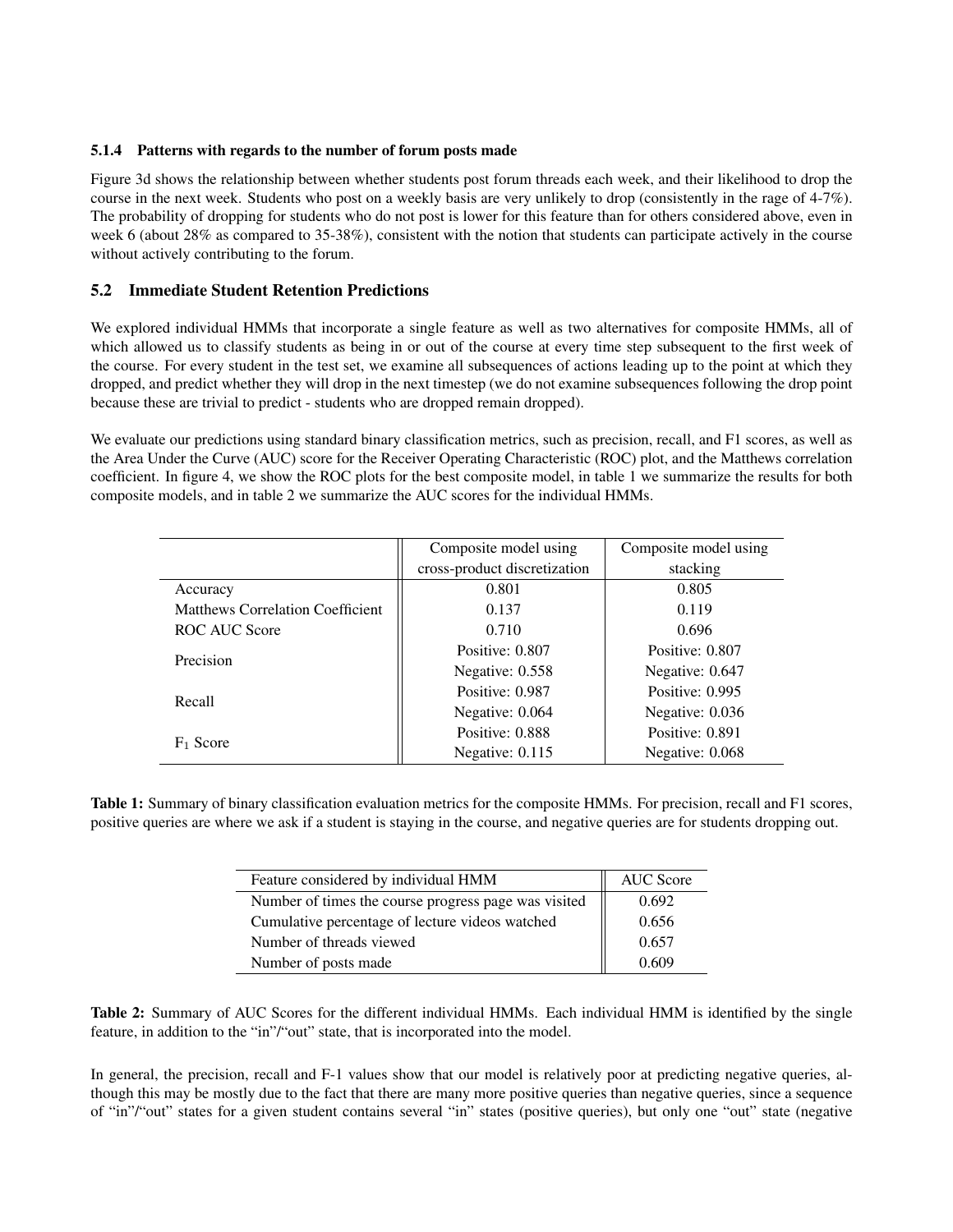

Figure 4: ROC Plot for composite HMM that employs the cross-product discretization method. The line through the center of the plot has area under the curve of 0.5, and denotes a classifier that is no better than random.

queries). As a result, it may not be too instructive to pay attention to these figures. A much better metric is the ROC curve, which indicates that our best classifier is quite a bit better than random, with an AUC score of 0.710.

Both composite models exhibit higher ROC AUCs than the HMMs using single features (comparing table 1 and table 2), suggesting that both techniques somewhat effectively incorporate information from multiple features. The relatively small gain suggests considerable dependency between features.

The cross-product discretization method yielded higher overall ROC AUC than the stacking method. This can be explained in part by the HMMs ability to perform state transitions based on combinations of multiple feature values. However, this advantage is offset by a much longer training time due to the large size of the observed state space.

## 6 Conclusion

Overall, we were able to design effective Hidden Markov Models to help predict student retention as well as to infer general patterns of behavior between those students that complete the course, and those that drop at different points in time. Our composite HMM that incorporated multiple features produced a reasonable ROC curve with an AUC value of 0.710. Lastly, our individual HMMs offered insight into certain patterns of student behavior, such as the fact that a student who never checks their course progress dramatically increases their probability of dropping out of the class only after the fourth week of the course. While this is purely correlational, it does offer some interesting insight into how students interact with the MOOC and can be used to suggest behavior changes to students that are headed towards dropping the course.